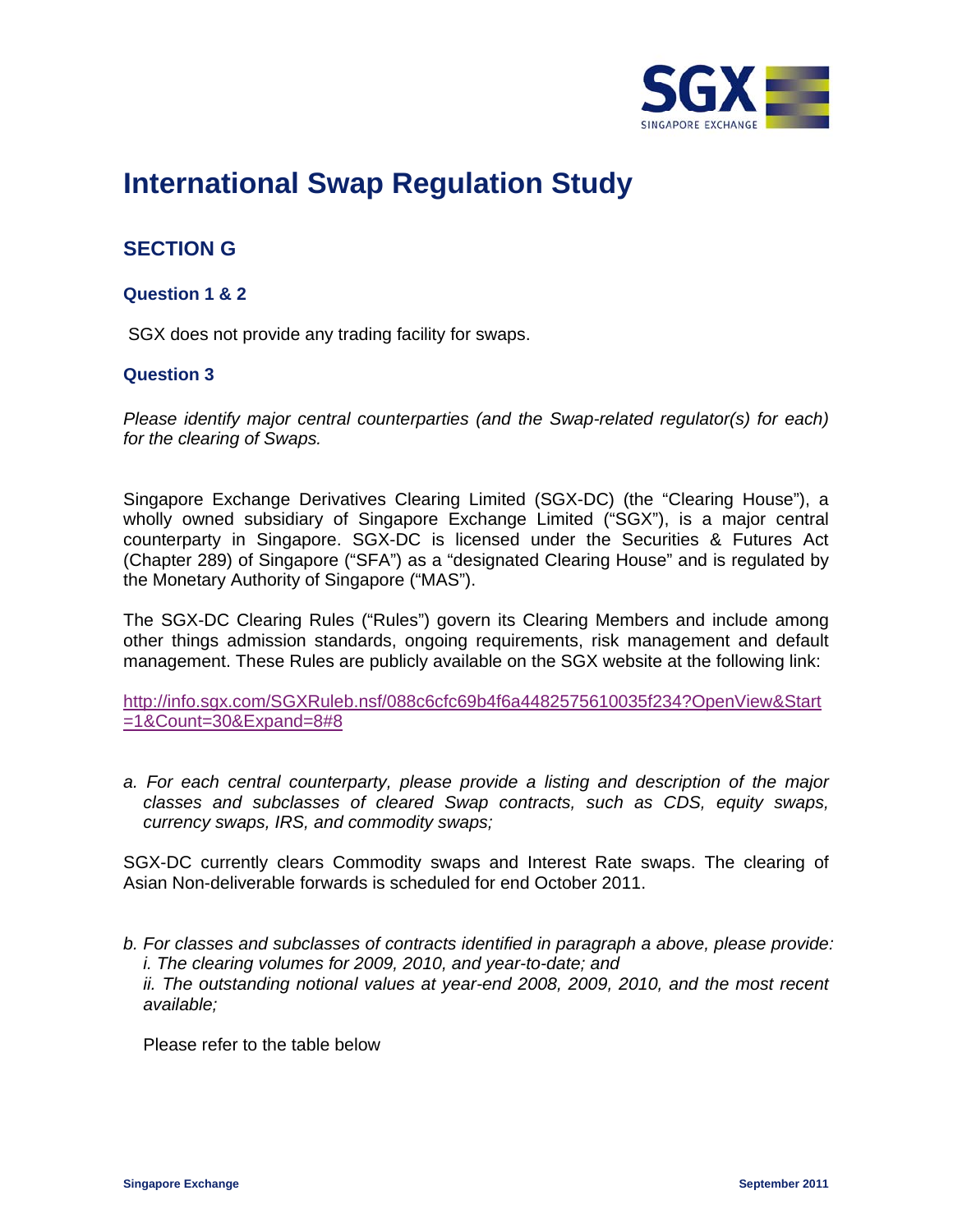

|                    |                         | <b>Interest Rate Swaps</b>                                               |
|--------------------|-------------------------|--------------------------------------------------------------------------|
| <b>Description</b> |                         | Plain Vanilla Singapore Dollar swaps with<br>constant notional principal |
| Clearing<br>Volume | 2011 YTD<br>(at 31 Aug) | S\$160b                                                                  |
|                    | 2010*                   | S\$5b                                                                    |
|                    | 2009                    | N.A.                                                                     |
| Notional           | 31-Aug-11               | S\$139b                                                                  |
| Outstanding        | 2010*                   | S\$5b                                                                    |
|                    | 2009                    | N.A.                                                                     |

*\*launched in November 2010*

|                    |                         |                 | <b>Commodity Swaps</b>           |                            |
|--------------------|-------------------------|-----------------|----------------------------------|----------------------------|
| <b>Description</b> |                         | Energy<br>Swaps | Forward<br>Freight<br>Agreements | <b>Bulk</b><br>Commodities |
| Clearing           | 2011 YTD<br>(at 31 Aug) | 8,470           | 61,620                           | 45,370                     |
| Volume             | 2010                    | 38,590          | 82,620                           | 35,410                     |
|                    | 2009                    | 25,000          | 60,670                           | 12,670                     |
|                    | 31-Aug-11               | 620             | 17,820                           | 8,670                      |
| Open Interest      | 2010                    | 2,800           | 15,800                           | 1,940                      |
|                    | 2009                    | 1,530           | 11,800                           | 1,120                      |

## *c. For each central counterparty, please provide:*

*i. A description of the method used to clear Swaps;* 

*ii. A description of the systems used to establish margin on individual Swaps and on Swap portfolios; and* 

*iii. The name of each major clearing member of the central counterparty (and the Swap-related regulator(s) for each).* 

#### i. Clearing Process

SGX-DC Rule 7.02 sets out the conditions and process for novation of eligible OTC contracts to SGX-DC.

Under these Rules, OTC transactions must be registered by Clearing Members with the clearing house through the Trade Registration System ("TRS") or other facility as prescribed by SGX-DC. The TRS performs the requisite eligibility checks as specified in the Rules and once conditions are met, the trades are registered with the clearing house.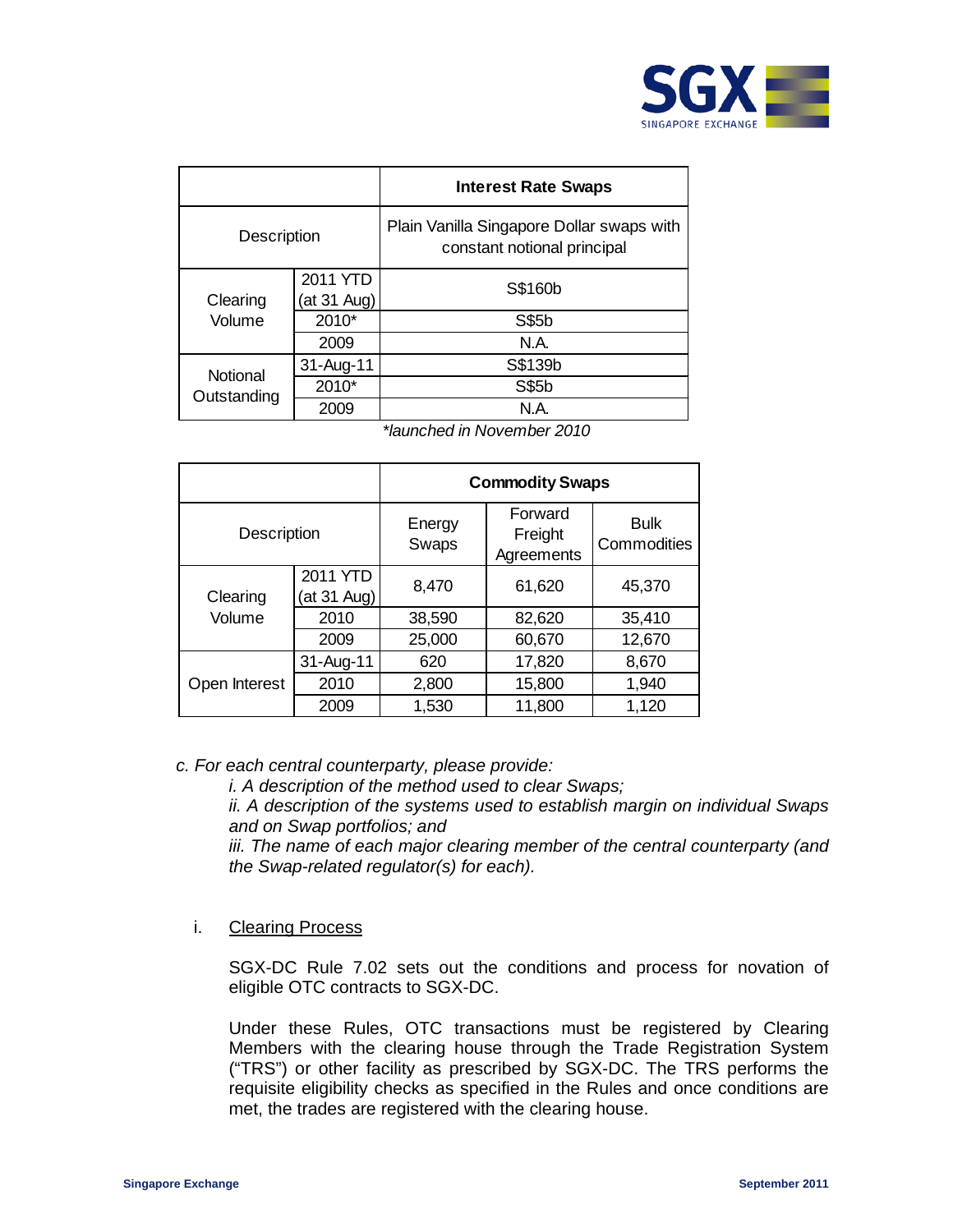

#### Margining

OTC transactions are novated to the clearing house subject to margin requirements. Prescribed margin requirements are established by the clearing house. Clearing Members are required to place Initial Margins to collateralize their exposures with the clearing house. In addition to initial margins, the clearing house will mark-to-market each Clearing Member's positions daily and variation margins will be settled between the clearing house and members. For Interest Rate swaps, the mark-to-market process is conducted 3 times daily and for Commodity swaps, 4 times daily. Any losses arising from each mark-to-market cycle must be collateralized by the Clearing Member to prevent any build-up of exposures. This is performed through a process of margin calls on Clearing Members. The margining provisions are set out in Rules 7.11 to 7.13.

#### Settlement of Margin Obligations

The timely settlement of margin obligations by Clearing Members is safeguarded through the appointed Settlement Banks by each member. The Settlement Bank arrangement transfers the settlement risk for Clearing Members to Settlement Banks. The Settlement Bank is required to sign a Letter of Undertaking that it is duly authorized to act on instructions received by SGX-DC and will, within a specified time, transfer amounts between the Members' accounts and that of the clearing house to meet margin obligations.

#### ii. Establishment of Margin Requirements

For the margining of OTC commodities, SGX-DC utilizes the Standard Portfolio Analysis of Risk ("SPAN") loss-estimation methodology to calculate the maintenance margin. SPAN evaluates overall portfolio risk through a scenario grid-based approach, with a loss (or gain) attached to each scenario, corresponding to a particular combination of price change, volatility change and decrease in time to expiration. The worst loss under all scenarios is the margin requirement. In terms of confidence level, SGX-DC follows a principle of selecting confidence intervals within the 95-99% range to apply across all contracts and products cleared, based on historical price volatility studies of different time periods up to a maximum of 12 months. The holding period would cover the expected time to liquidate the product in event of default.

In the margining of OTC financial derivatives such as Interest Rate swaps, SGX uses the Historical simulated Value-at-Risk ("HSVaR") methodology. The margin for each Clearing Member's positions is calculated on a portfolio basis, at the 99th percentile confidence level, based on rolling five years of daily historical price data, and assuming a 5-day holding period. The 5-day holding period is deemed necessary to account for the period of time from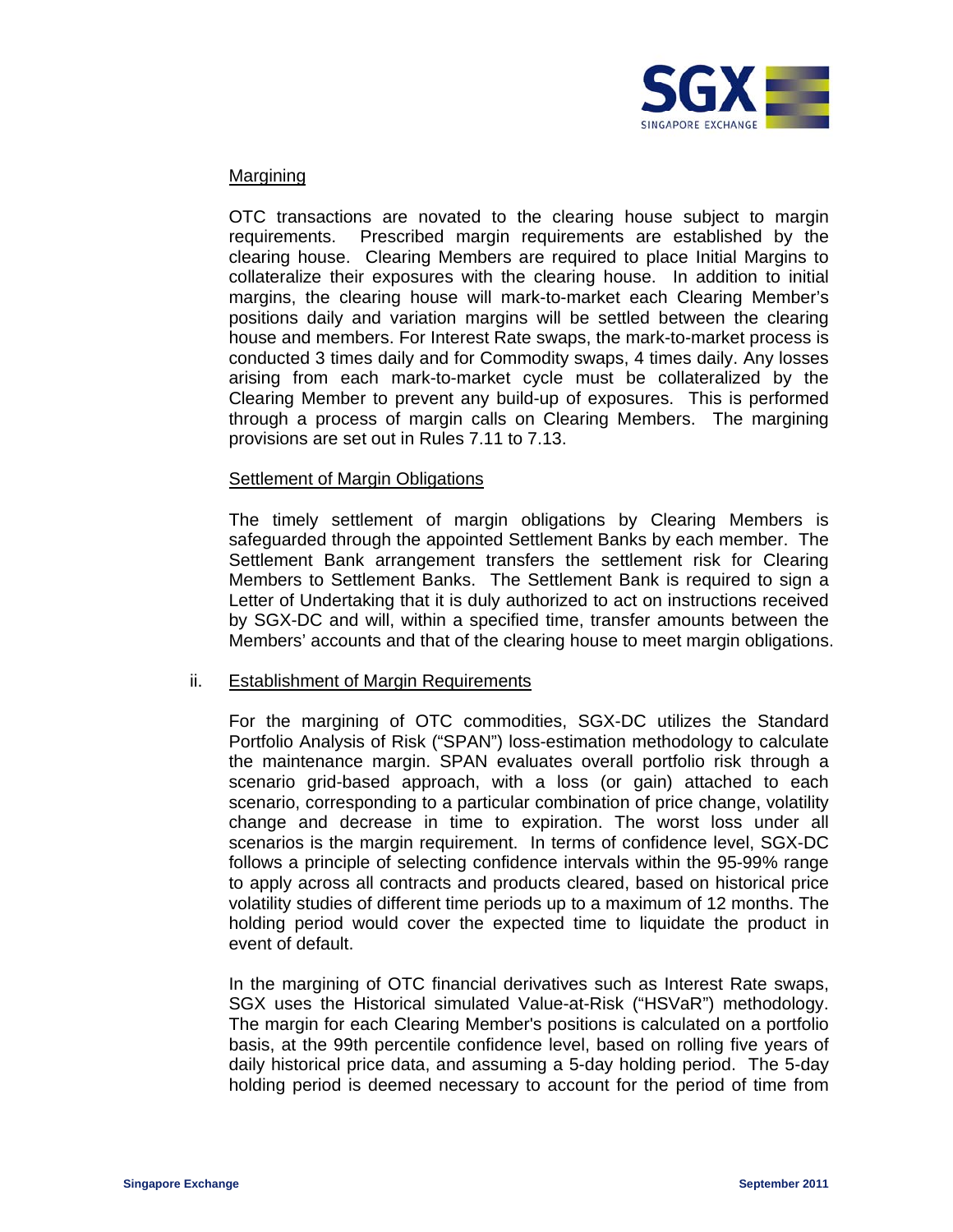

the point of default to the neutralization of risks in the portfolio, including hedging.

On a half-yearly basis, SGX-DC conducts a review of the appropriateness of the methodologies and parameters used for margining as well as for stress testing, and submits a report within 30 days of completion to the MAS. The MAS reviews and approves SGX-DC's margin methods and models.

### iii. List of current Clearing Members (and corresponding Swaps-related regulators):

|                 | <b>Clearing Member</b>                                    | <b>Singapore Regulator</b>      | <b>Home Regulator</b>           |  |
|-----------------|-----------------------------------------------------------|---------------------------------|---------------------------------|--|
|                 | <b>Barclays Bank PLC</b>                                  | Monetary Authority of           | <b>Financial Services</b>       |  |
| 1)              |                                                           | Singapore                       | Authority (UK)                  |  |
|                 | Citibank N.A.                                             | Monetary Authority of           | Office of the                   |  |
| 2)              |                                                           | Singapore                       | Comptroller of the              |  |
|                 |                                                           |                                 | Currency (US)                   |  |
|                 | <b>Credit Suisse AG</b>                                   | Monetary Authority of           | <b>Financial Market</b>         |  |
| 3)              |                                                           | Singapore                       | <b>Supervisory Authority</b>    |  |
|                 |                                                           |                                 | (Swiss)                         |  |
| 4)              | <b>DBS Bank Limited</b>                                   | Monetary Authority of Singapore |                                 |  |
|                 | Deutsche Bank AG                                          | Monetary Authority of           | <b>Federal Financial</b>        |  |
| 5)              |                                                           | Singapore                       | <b>Supervisory Authority</b>    |  |
|                 |                                                           |                                 | (German)                        |  |
|                 | The Hongkong and                                          | Monetary Authority of           | <b>Financial Services</b>       |  |
| 6)              | Shanghai Banking<br><b>Corporation Limited</b>            | Singapore                       | Authority (UK)                  |  |
| Oversea-Chinese |                                                           |                                 | Monetary Authority of Singapore |  |
| 7)              | <b>Banking</b>                                            |                                 |                                 |  |
|                 | <b>Corporation Limited</b>                                |                                 |                                 |  |
|                 | The Royal Bank of<br><b>Scotland PLC</b>                  | Monetary Authority of           | <b>Financial Services</b>       |  |
| 8)              |                                                           | Singapore                       | Authority (UK)                  |  |
|                 | <b>Standard Chartered</b>                                 | Monetary Authority of           | <b>Financial Services</b>       |  |
| 9)              | <b>Bank</b>                                               | Singapore                       | Authority (UK)                  |  |
| 10)             | Monetary Authority of Singapore<br><b>United Overseas</b> |                                 |                                 |  |
|                 | <b>Bank Limited</b><br><b>UBS AG</b>                      | Monetary Authority of           | <b>Financial Market</b>         |  |
| 11)             |                                                           |                                 |                                 |  |

A) Members clearing Interest Rate Swaps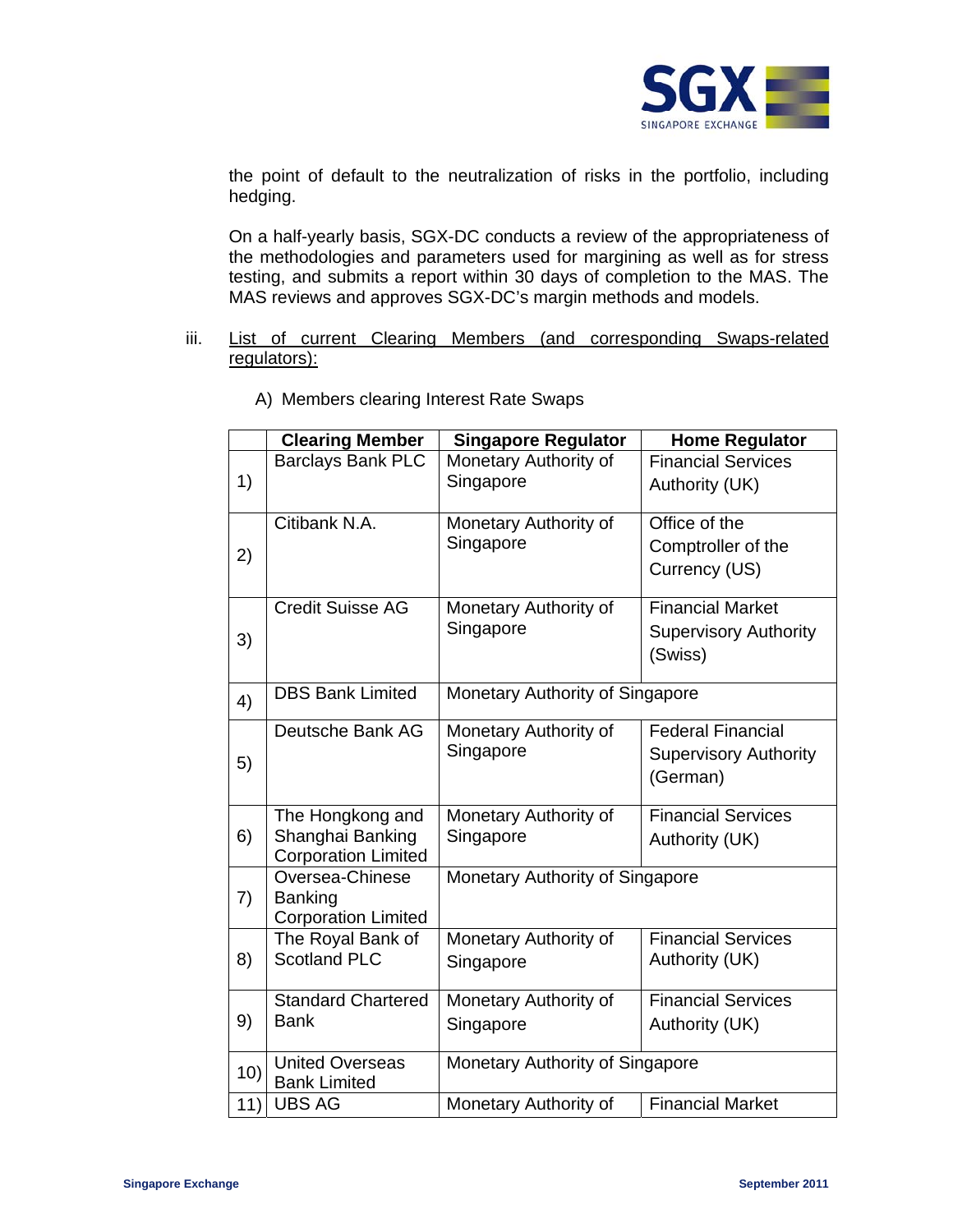

|  | Singapore | Supervisory Authority<br>(Swiss) |
|--|-----------|----------------------------------|
|  |           |                                  |

# B) Members clearing Commodity Swaps

|     | <b>Clearing Member</b>                                | <b>Singapore Regulator</b>      | <b>Home Regulator</b>        |
|-----|-------------------------------------------------------|---------------------------------|------------------------------|
|     | <b>ABN AMRO</b>                                       | Monetary Authority of           | <b>Netherlands Authority</b> |
| 1)  | Clearing Bank N.V                                     | Singapore                       | for the Financial            |
|     |                                                       |                                 | <b>Markets</b>               |
|     | <b>Barclays Bank PLC</b>                              | Monetary Authority of           | <b>Financial Services</b>    |
| 2)  |                                                       | Singapore                       | Authority (UK)               |
|     |                                                       |                                 |                              |
|     | <b>BNP Paribas</b>                                    | Monetary Authority of Singapore |                              |
| 3)  | <b>Securities Services</b>                            |                                 |                              |
|     | <b>SG Branch</b>                                      |                                 |                              |
|     | <b>CIMB Securities (S)</b>                            | Monetary Authority of Singapore |                              |
| 4)  | Pte Ltd                                               |                                 |                              |
|     |                                                       |                                 |                              |
|     | Citigroup Global<br>Monetary Authority of Singapore   |                                 |                              |
| 5)  | <b>Markets Securities</b>                             |                                 |                              |
|     | (S) Pte Ltd                                           |                                 |                              |
|     | <b>Credit Suisse</b>                                  | Monetary Authority of Singapore |                              |
|     | Securities (S) Pte                                    |                                 |                              |
| 6)  | Limited                                               |                                 |                              |
|     |                                                       |                                 |                              |
|     | <b>DBS Vickers</b><br>Monetary Authority of Singapore |                                 |                              |
| 7)  | <b>Securities</b>                                     |                                 |                              |
|     | (Singapore) Pte Ltd                                   |                                 |                              |
|     | <b>Deutsche Futures</b>                               | Monetary Authority of Singapore |                              |
| 8)  | Singapore Pte Ltd                                     |                                 |                              |
|     |                                                       |                                 |                              |
|     | <b>Goldman Sachs</b>                                  | Monetary Authority of Singapore |                              |
| 9)  | <b>Futures Pte Ltd</b>                                |                                 |                              |
|     | <b>HSBC Futures</b>                                   | Monetary Authority of Singapore |                              |
| 10) | (Singapore) Pte Ltd                                   |                                 |                              |
|     |                                                       |                                 |                              |
| 11) | J.P. Morgan                                           | Monetary Authority of Singapore |                              |
|     |                                                       |                                 |                              |